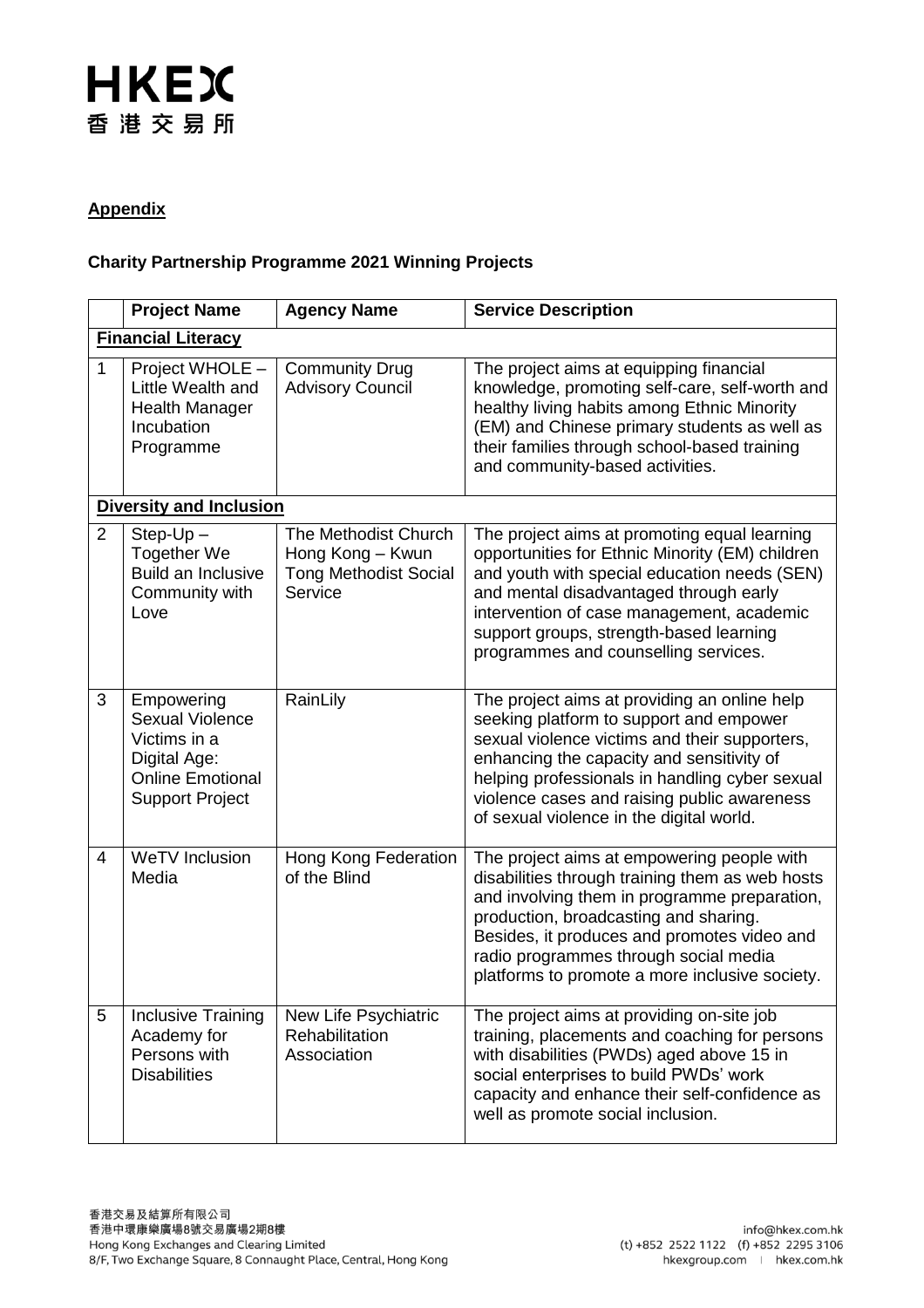# **HKEX** 香港交易所

| <b>Poverty Relief</b>               |                                                                                                                                                                     |                                                         |                                                                                                                                                                                                                                                                                                                                                                               |  |  |  |
|-------------------------------------|---------------------------------------------------------------------------------------------------------------------------------------------------------------------|---------------------------------------------------------|-------------------------------------------------------------------------------------------------------------------------------------------------------------------------------------------------------------------------------------------------------------------------------------------------------------------------------------------------------------------------------|--|--|--|
| 6                                   | Everyone is a<br>Community Carer -<br><b>Integrated Care</b><br>Service for Remote<br><b>Rural Elders</b>                                                           | Sai Kung District<br><b>Community Centre</b><br>Limited | The project aims at providing basic,<br>regular and informal caring services to<br>elderly residents in Sai Kung remote rural<br>villages by building a community carer<br>network.                                                                                                                                                                                           |  |  |  |
| $\overline{7}$                      | <b>Traditional Chinese</b><br><b>Medicine Services for</b><br><b>Restoring Physical</b><br>and Psychological<br><b>Wellness of Breast</b><br><b>Cancer Patients</b> | Hong Kong Breast<br><b>Cancer Foundation</b><br>Limited | The project aims at subsidising breast<br>cancer patients or survivors who have<br>completed cancer treatments within 12<br>months to receive Traditional Chinese<br>medicine (TCM) services to alleviate the<br>side effects of breast cancer treatments.<br>It also provides psychological support to<br>enhance their quality of life during their<br>journey of recovery. |  |  |  |
| <b>Environmental Sustainability</b> |                                                                                                                                                                     |                                                         |                                                                                                                                                                                                                                                                                                                                                                               |  |  |  |
| 8                                   | Oi Hip Farm House                                                                                                                                                   | Christian Oi Hip<br><b>Fellowship Limited</b>           | The project aims at promoting mental<br>health for persons with mental illness or<br>mild physical challenge through means of<br>gardening and farming.                                                                                                                                                                                                                       |  |  |  |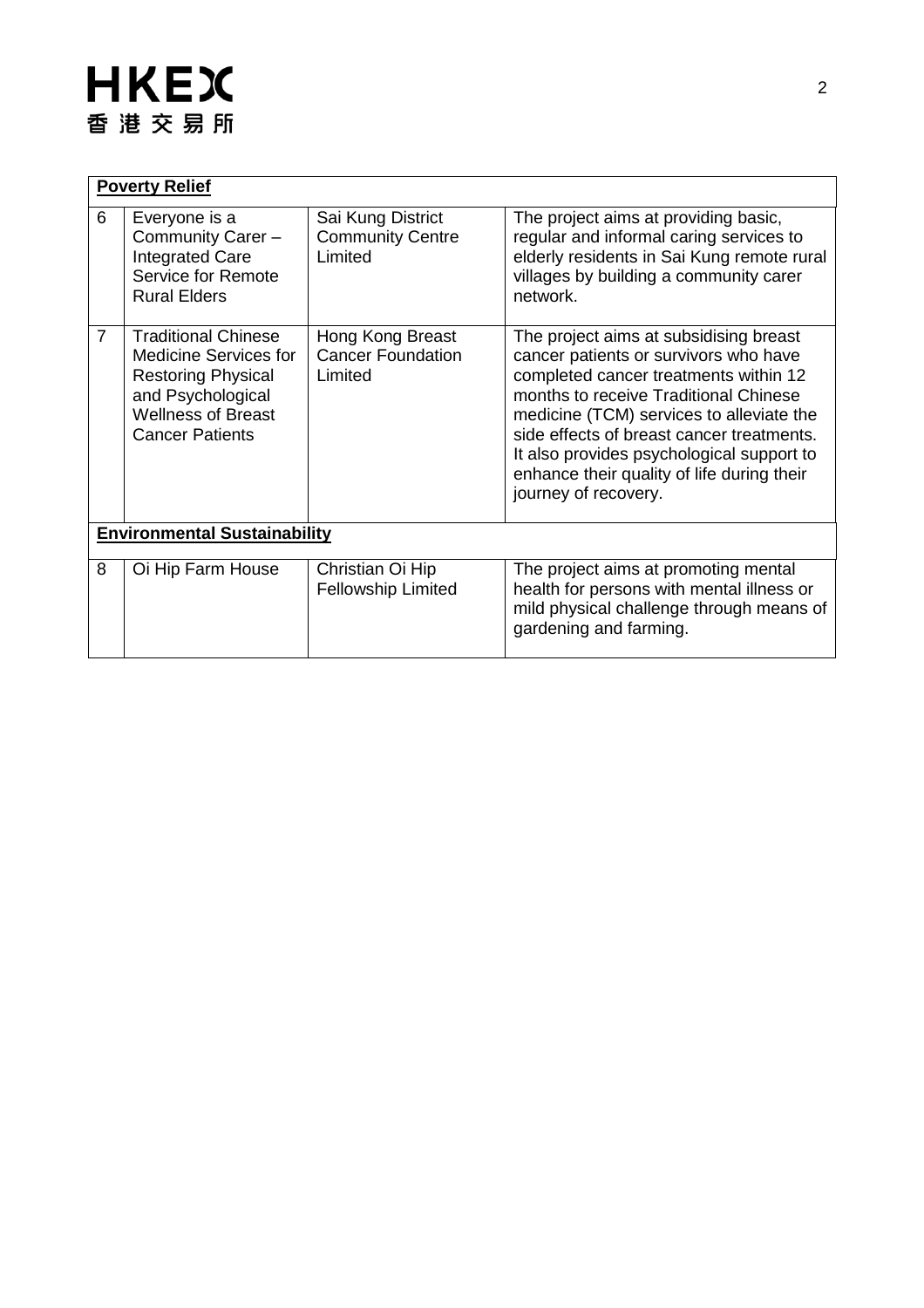### **HKEX** 香港交易所

### **Impact Funding Scheme 2021 Winning Projects**

|                           | <b>Project Name</b>                                                                            | <b>Agency Name</b>                                                | <b>Service Description</b>                                                                                                                                                                                                                                                                                                                                                                                   |  |  |  |
|---------------------------|------------------------------------------------------------------------------------------------|-------------------------------------------------------------------|--------------------------------------------------------------------------------------------------------------------------------------------------------------------------------------------------------------------------------------------------------------------------------------------------------------------------------------------------------------------------------------------------------------|--|--|--|
| <b>Financial Literacy</b> |                                                                                                |                                                                   |                                                                                                                                                                                                                                                                                                                                                                                                              |  |  |  |
| 1                         | Financial and<br>Empowerment<br><b>Education Programmes</b><br>for Domestic Workers            | Enrich HK                                                         | The project aims at increasing migrant<br>Domestic Workers' financial resilience,<br>and empower them to be financially<br>capable in achieving their life goals<br>through educational workshops, Lunch<br>and Learn series seminars and<br>mentorship programme.                                                                                                                                           |  |  |  |
| 2                         | <b>Young Mother Money</b><br>Journey Project                                                   | Teen's Key - Young<br>Women Development<br><b>Network Limited</b> | The project aims at helping young<br>mothers relive their financial and mental<br>stress by empowering them to become<br>financially independent through trainings<br>on essential financial planning and<br>vocational skill, while providing long-<br>term peer support on the road to<br>realising their personal goals.                                                                                  |  |  |  |
|                           | <b>Diversity and Inclusion</b>                                                                 |                                                                   |                                                                                                                                                                                                                                                                                                                                                                                                              |  |  |  |
| 3                         | Empowering through<br>Learning - Parent-child<br>Language Programme<br>for Junior NCS Students | Oxfam Hong Kong                                                   | The project aims at helping South Asia<br>ethnic minorit (EM) women and children<br>integrate into their local communities.<br>Addressing the lack of cultural sensitivity<br>faced by EM women and children, he<br>project improves their Chinese<br>proficiency and trains them to be<br>qualified teaching assistants who can<br>deliver Chinese-language classes to<br>younger EM kids in the long-term. |  |  |  |
| $\overline{4}$            | Side with Our Precious                                                                         | Louis Programme<br>Training Centre Co.,<br>Ltd.                   | The project aims at enhancing the<br>confidence of the parents of SEN/ASD<br>children in home-training, facilitating<br>autistic youth's career development,<br>improving the quality of family time, and<br>raising public awareness of autism<br>through parental trainings, family<br>activities, and workshops on career<br>development.                                                                 |  |  |  |
| 5                         | <b>Sports Photography</b><br>Inclusive!                                                        | <b>Inspiring HK Sports</b><br><b>Foundation Limited</b>           | The project aims at encouraging<br>marginal youths and those with Special<br>Educational Needs (SEN) to express<br>their emotions through sports<br>photography, while using it as a channel<br>to develop their career interests.                                                                                                                                                                           |  |  |  |